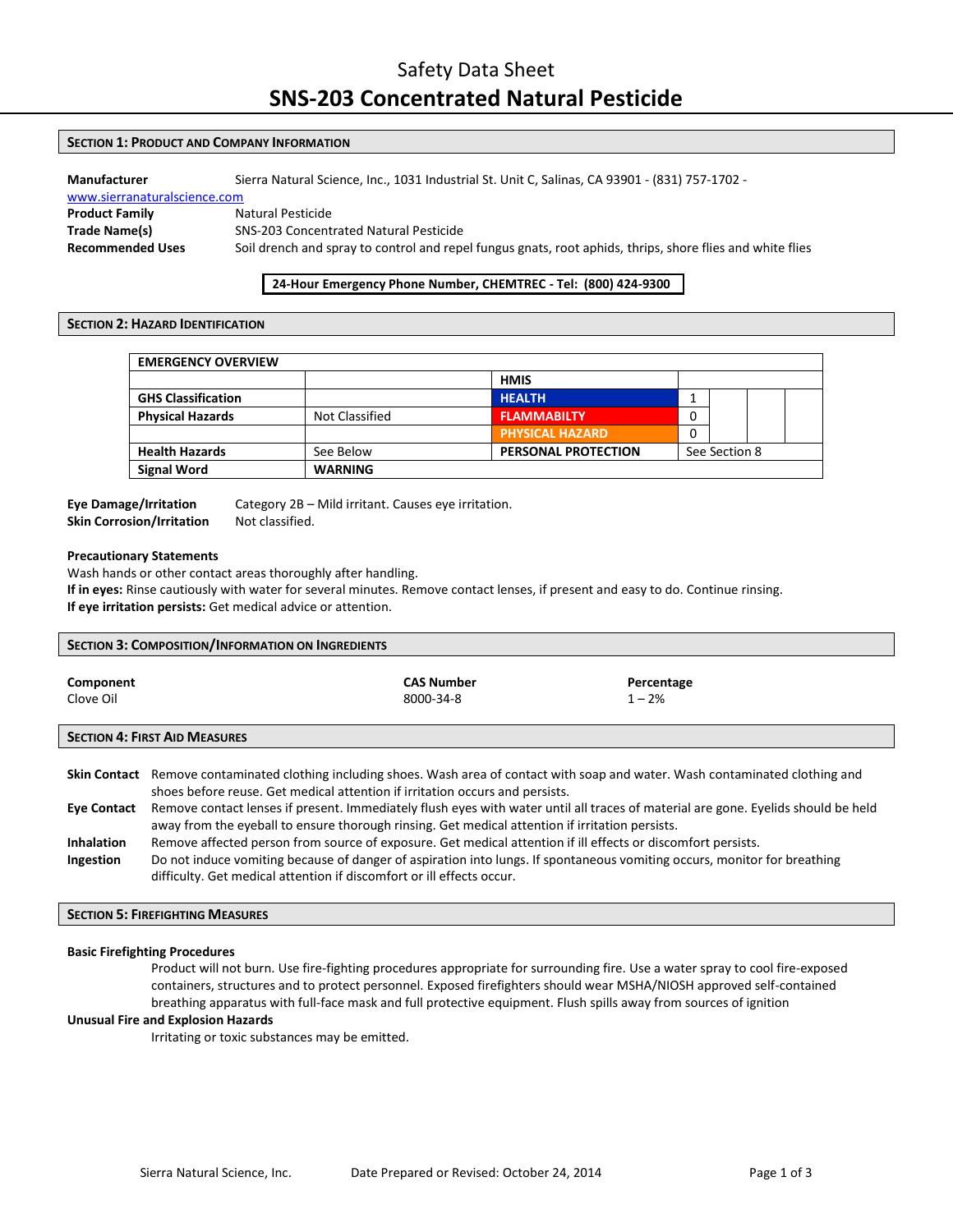#### **SECTION 6: ACCIDENTAL RELEASE MEASURES**

#### **Refer to Section 8: Exposure Control and Personal Protection**

#### **Emergency Action**

Isolate release area and keep unnecessary people away. Exercise caution regarding personnel safety and exposure.

# **Spill/Leak Procedure**

Floor and surfaces may be slippery. Dike with sand or other noncombustible material. Flush area with water; use absorbent material and dispose of properly.

| <b>SECTION 7: HANDLING AND STORAGE</b><br><b>Refer to Section 8: Exposure Control and Personal Protection</b> |                                                                                                                                                              |  |
|---------------------------------------------------------------------------------------------------------------|--------------------------------------------------------------------------------------------------------------------------------------------------------------|--|
|                                                                                                               |                                                                                                                                                              |  |
| <b>Storage</b>                                                                                                | Store product in closed containers in a well-ventilated area away from heat, sources of ignition and incompatibles. Do not store<br>in unlabeled containers. |  |

# **SECTION 8: EXPOSURE CONTROL AND PERSONAL PROTECTION**

**Component Component ACGIH COMPONENT ACGIH OSHA** 

Not Applicable **Engineering Controls**

Use exhaust ventilation to control vapor and mist.

#### **Eye and Face Protection**

Always wear safety glasses; use face shield if splashing is possible.

#### **Skin Protection**

Oil and chemical resistant gloves should be used to avoid prolonged or repeated contact.

#### **Respiratory Protection**

A NIOSH or MSHA approved respirator should be used in areas with high vapor concentrations or misting.

# **SECTION 9: PHYSICAL AND CHEMICAL PROPERTIES**

| <b>Appearance/Physical State</b>                                                                                                         | Clear, colorless liquid | <b>Flash Point</b>                                   | Not Applicable |
|------------------------------------------------------------------------------------------------------------------------------------------|-------------------------|------------------------------------------------------|----------------|
| <b>Specific Gravity (Water=1)</b>                                                                                                        | 0.99                    | Upper/Lower Flammability Limits (Vol. %)             | Not Applicable |
| рH                                                                                                                                       | Not Determined          | <b>Auto-ignition Temperature</b>                     | Not Applicable |
| <b>Solubility in Water</b>                                                                                                               | Soluble                 | <b>Decomposition Temperature</b>                     | Not Determined |
| Odor                                                                                                                                     | Characteristic          | Vapor Pressure (kPa at 20°C / 68°F)                  | Not Determined |
| <b>Odor Threshold</b>                                                                                                                    | Not Determined          | Vapor Density (Air-=1)                               | Not Determined |
| Melting/Freezing Point (°F/°C)                                                                                                           | Not Determined          | Partition Coefficient (n-octanol/water)              | Not Determined |
| Boiling Range (°F/°C)                                                                                                                    | Not Determined          | Viscosity (40°C mm <sup>2</sup> /s) or (cSt at 40°C) | Not Determined |
| Initial Boiling Point (°F/°C)                                                                                                            | Not Determined          | <b>Critical Temperature</b>                          | Not Determined |
| Note: Physical and chemical properties are provided for safety, health and environmental considerations only and may not fully represent |                         |                                                      |                |

product specifications. Those should be requested separately.